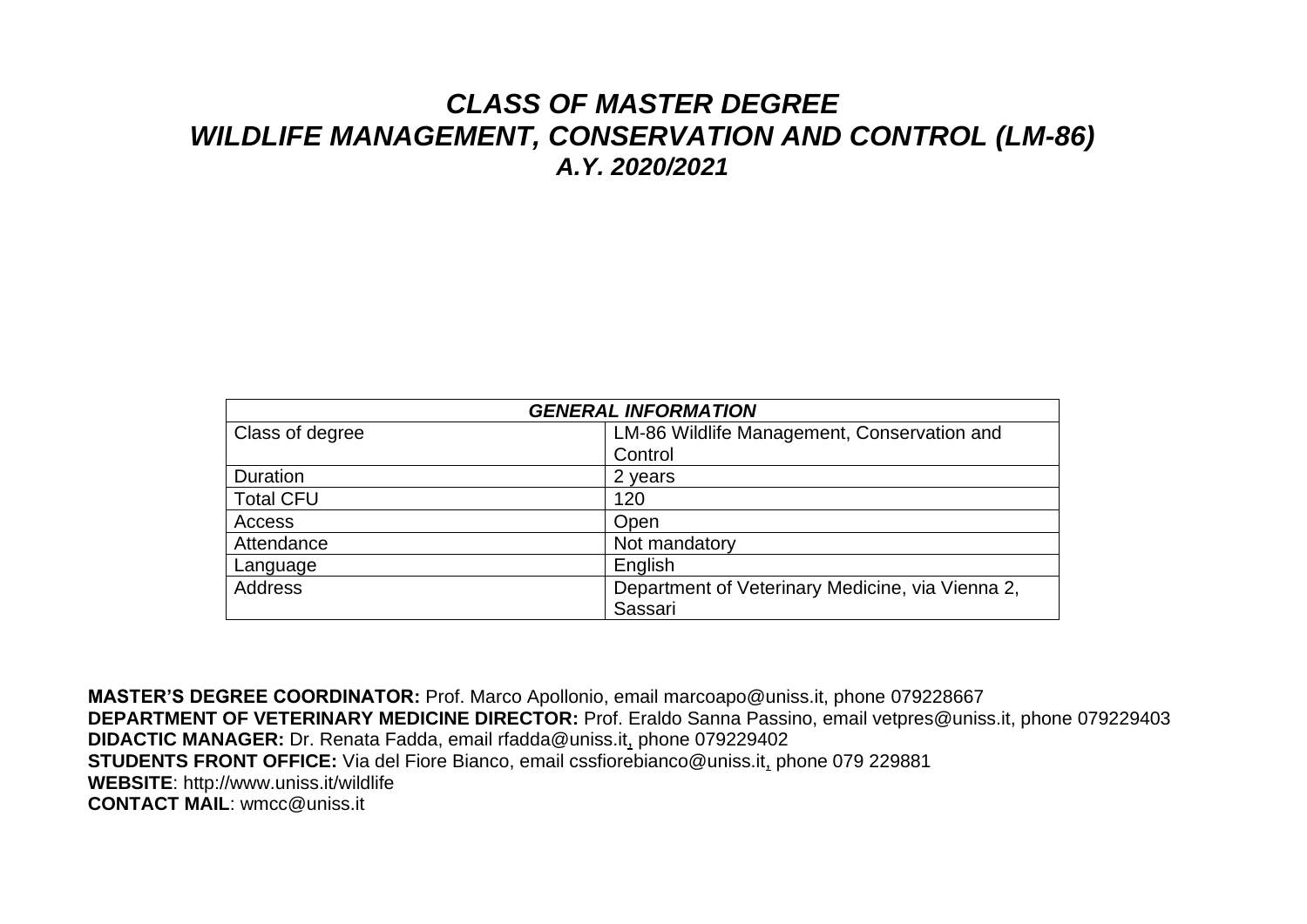**GOALS OF THE COURSE**: The master course in WMCC is aimed at creating the professional figure of "wildlife manager", with general skills in the field of wildlife management and conservation, complemented by technical and managerial skills on specific issues related to the sustainable management of terrestrial and aquatic faunal resources.

**COURSE STRUCTURE**: The course has a normal duration of 2 years, with the achievement of a total of 120 CFU (ECTS). Courses (held in the classroom and / or electronically) are expected to be prevalent in the first year and the rest in the first semester of the second year. The second semester of the second year is dedicated to the traineeship and the development of the MSc thesis. The MSc thesis consists of an elaborate, the result of original experimental work, or of a technical-applicative project concerning issues of science and environmental wildlife management.

**REQUIREMENTS**: The course is open to students possessing a bachelor degree and a sufficient background in some main disciplines. The following requirements are requested:

-English level B2

-Bachelor degree (or equivalent) in one of the following fields: Biological Science, Natural Science, Forestry Science, Zootechnical Science, Veterinary or similar;

-An academic background including a minimum of 36 ECTS credits in veterinary, biological or agronomical disciplines (for students with an Italian degree, sectors: VET/01, VET/02, VET/05, BIO/05, BIO/07, BIO/18, AGR/07, AGR/16);

-The student must provide a documentation (in Italian or English), proving the fulfillment of the requirements;

A committee evaluates, through a multiple-choice test, the background of the students in the following fields: anatomy and physiology, microbiology, zoology, ecology and genetics.

**JOB PERSPECTIVES**: Students graduating with a Master's Degree in Wildlife Management, Conservation and Control have career opportunities in all private and public positions requiring a solid expertise in wildlife biology and in the administration, management and conservation of wild animal resources. Graduates can typically find a job in a wide variety of wildlife-related institutions and enterprises such as:

-Public bodies responsible for conservation, planning and control of wildlife (e.g., parks, fish and wildlife agencies);

-Public structures dealing with public safety and health (veterinary services, food safety agencies, environmental risk agencies);

-Bodies responsible for managing the natural heritage;

-Companies, professional studios and private consortia engaged in the collection of wildlife data, in impact and strategic assessments, or in the planning of environmental restoration interventions;

-Public and private institutions engaged in teaching and in the dissemination of scientific culture (schools, university, education and training centers).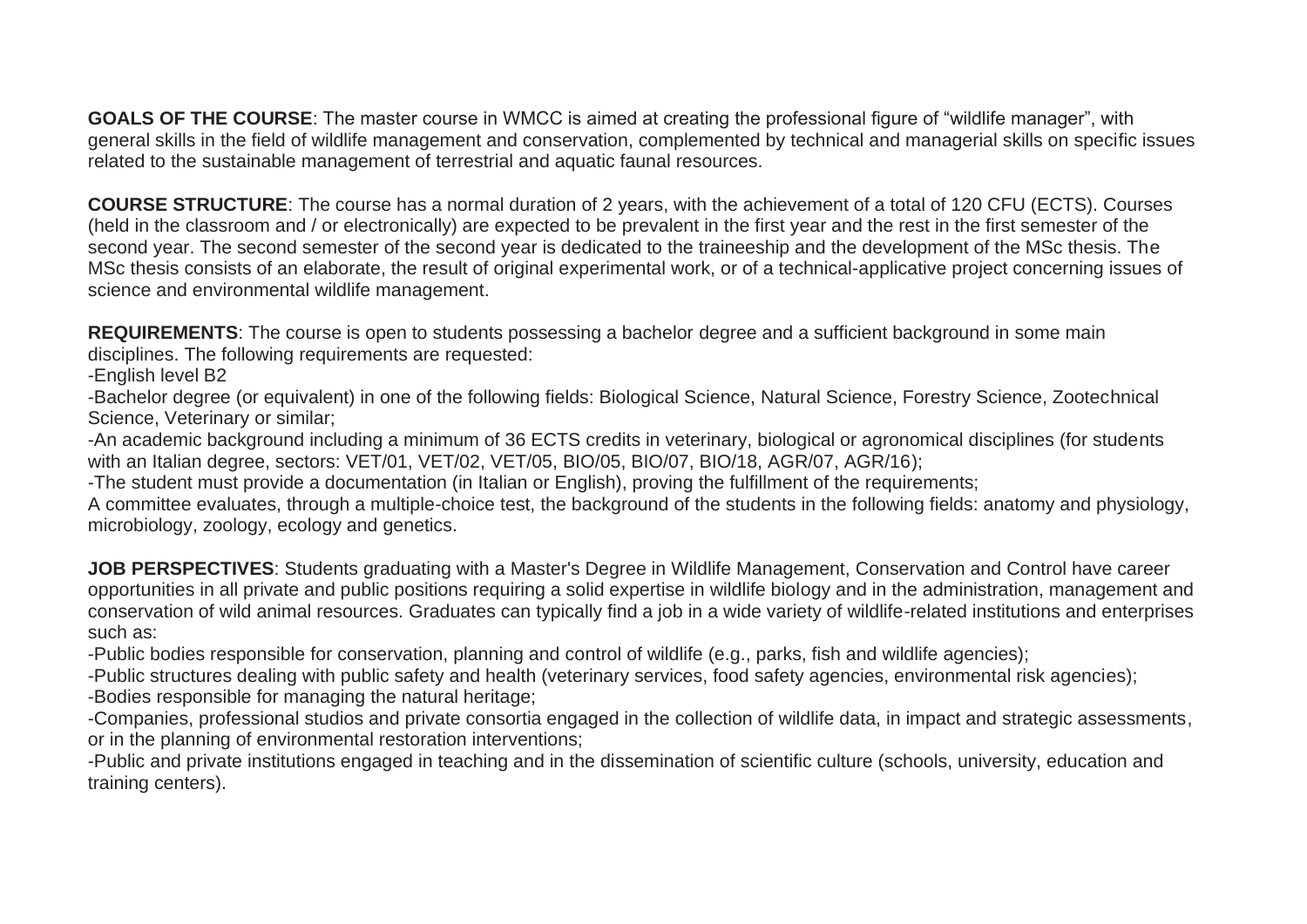|            |               | 1° YEAR                                                 |                 |                  |            |              |
|------------|---------------|---------------------------------------------------------|-----------------|------------------|------------|--------------|
|            |               | <b>First semester</b>                                   |                 |                  |            |              |
| <b>TAF</b> | <b>SSD</b>    | <b>SUBJECTS</b>                                         |                 | <b>CFU</b>       |            | <b>Total</b> |
|            |               |                                                         | <b>Lectures</b> | <b>Practices</b> | Laboratory | <b>CFU</b>   |
| ⌒          | <b>BIO/05</b> | <b>Wildlife Management</b>                              | 48 hours        | 16 hours         |            |              |
| B          | <b>AGR/18</b> | <b>Wildlife Nutrition and Feeding</b>                   | 24 hours        | 16 hours         | 8 hours    |              |
|            | <b>BIO/05</b> | <b>Animal Conservation Genetics</b>                     | 32 hours        | 8 hours          | 8 hours    |              |
| B          | <b>VET/10</b> | <b>Biotechnologies applied to Wildlife Reproduction</b> | 32 hours        | 16 hours         |            | 6            |
| C          | <b>BIO/05</b> | <b>Ichthyology and Conservation of Fish Resources</b>   | 24 hours        | 16 hours         | 8 hours    |              |

|            |               | <b>Second semester</b>                                  |            |                  |              |            |
|------------|---------------|---------------------------------------------------------|------------|------------------|--------------|------------|
| <b>TAF</b> | <b>SSD</b>    | <b>SUBJECTS</b>                                         | <b>CFU</b> |                  | <b>Total</b> |            |
|            |               |                                                         | Lectures   | <b>Practices</b> | Laboratory   | <b>CFU</b> |
|            | <b>VET/05</b> | Microbial Infections and Control of Infectious Diseases | 16 hours   | 16 hours         | 16 hours     |            |
| D          | <b>AGR/01</b> | <b>Environmental Evaluation and Natural Capital</b>     | 24 hours   | 24 hours         |              |            |
| D.         | <b>VET/06</b> | Wildlife Parasitosis                                    | 40 hours   | 8 hours          |              |            |
|            | L-LIN/12      | English Language (Advanced)                             | 16 hours   | 50 hours         |              |            |

|            |               | 2° YEAR                                                             |                 |                  |            |              |
|------------|---------------|---------------------------------------------------------------------|-----------------|------------------|------------|--------------|
|            |               | <b>First semester</b>                                               |                 |                  |            |              |
| <b>TAF</b> | <b>SSD</b>    | <b>SUBJECTS</b>                                                     |                 | <b>CFU</b>       |            | <b>Total</b> |
|            |               |                                                                     | <b>Lectures</b> | <b>Practices</b> | Laboratory | <b>CFU</b>   |
| B          |               | <b>Reintroductions and Other Conservation Translocations</b>        |                 |                  |            |              |
|            | <b>VET/02</b> | <b>Stress and Animal Welfare</b>                                    | 24 hours        | 16 hours         | 8 hours    |              |
|            | <b>VET/02</b> | Morphological and Physiological Adaptation to Environmental Changes | 32 hours        | 24 hours         | 16 hours   | 9            |
|            | <b>BIO/05</b> | <b>Analyses of Animal Population Data</b>                           | 16 hours        | 32 hours         |            | 6            |
|            |               | <b>Student Optional Activities</b>                                  |                 |                  |            |              |